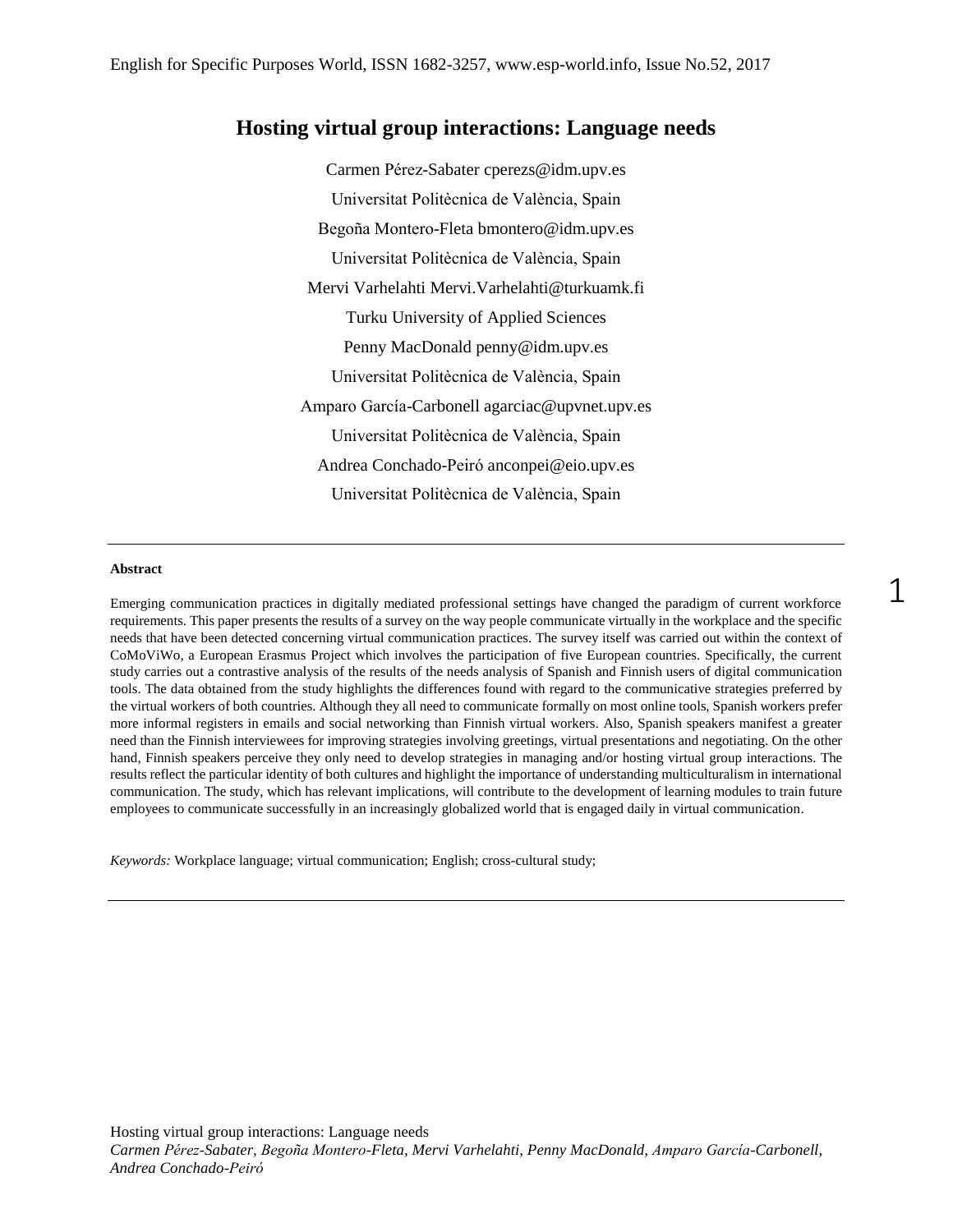## **1. Introduction**

In current working environments English is increasingly being used to communicate in online contexts. With this point in mind, learners need to develop communication skills in English as well as e-literacy skills and intercultural understanding to work in virtual and multicultural environments. In this context, new projects such as CoMoViWo (Communication in Mobile and Virtual Work) are being developed. CoMoViWo, financed by the Education, Audiovisual and Culture Executive Agency (EACEA) of the European Union within the Erasmus + Programme, attempts an exploration of language needs in workplace communities. The present study focuses on the emerging communication practices in digitally mediated professional environments and the needs of the users. A contrastive analysis of what Spanish and Finnish users need in digital communication is the base of our research.

Communication technologies have improved at lightning speed and today's new contexts of work have led to virtual exchanges of information on a daily basis in which English is the Lingua Franca used (Poppi, 2012). Virtual communicative environments in workplace interactions have led to a change of paradigm in int**e**rpersonal communication in business contexts both in small companies and large organisations (Darics, 2015). Specifically, document sharing platforms, email, forum, instant messaging, social networking and teleconferencing have become the norm when reference is made to the online communication tools used at work every day.

The generalized use of these tools make us strongly believe that virtual communication in the workplace is the norm and private companies, as well as public enterprises, need to train their employees to communicate successfully in an increasingly globalized world. This world is daily engaged in virtual communication through instantaneous and spontaneous interactions. In educational settings, the development of students' professional competences in virtual communication in multicultural workplaces should be a must. Learning the language of routine workplace interactions may enhance employability competences, interpersonal communication, intercultural awareness as well as critical language awareness.

#### **2. Rationale of the study**

CoMoViWo aims at modernizing education at Higher Education Institutions (HEIs), vocational institutions and enterprises in order to meet the needs of virtual and mobile work interactions. The innovative character of this project is embedded in the combination of communication, mobile and virtual work and technology. CoMoViWo will generate methods and learning modules for achieving effective communication and the language skills needed in virtual working environments. The present study stems from the new practices that characterize the current virtual workplace and the features of its language, and is framed within the use of English as a Lingua Franca.

#### *2.1. Workplace language*

The incorporation of the Internet into our lives has substantially modified the way we have communicated in the last 30 years. One area that has undergone more changes has been that of workplace communication since the Internet has allowed novel communicative situations, continuously shaping interactions, meanings, discourse, and language (Darics, 2015). Consequently, corporate discourse has had to adapt quickly to be successful in the new working paradigm (Darics, 2015).

As O'Dowd and Fitzpatrick (2012) indicate, today's workers need to be able to communicate clearly and efficiently both through asynchronous tools such as email, and through synchronous tools such as online telephony (e.g., Skype) or video-conferencing (Trilling and Fadel, 2009), among others. However, while traditional business English courses have focused on developing future workers' skills in usual business tasks (e.g., formal presentations, letter and email writing, formal negotiations), researchers like Fitzpatrick and O'Dowd (2012), Crosling and Ward (2002), and Roberts (2010), now highlight the greater importance of English for informal interaction and socialization in  $21<sup>st</sup>$  century workforce contexts. Improving proficiency will make workers able to participate in informal work-related discussions, casual and informal conversations and also handle more efficiently requests and negotiations. Acquiring these

Hosting virtual group interactions: Language needs

*Carmen Pérez-Sabater, Begoña Montero-Fleta, Mervi Varhelahti, Penny MacDonald, Amparo García-Carbonell, Andrea Conchado-Peiró*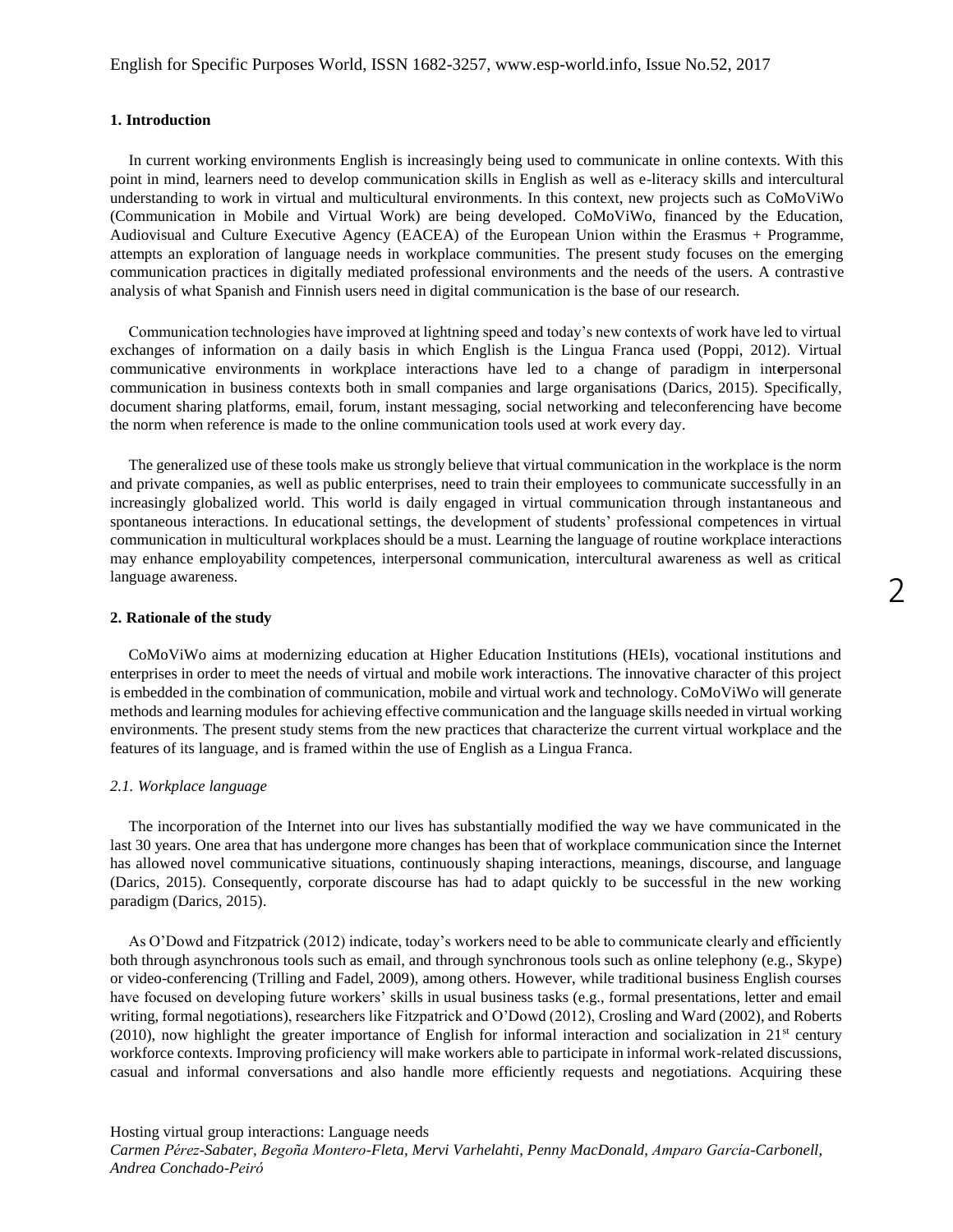competences will enhance workers' pragmatic competence in English. As the Special Barometer 386 (European Commission, 2012b) reports, most Europeans, around 60%, think that the key advantage of learning a second language is related to the workplace. Respondents to this barometer highlight that a second language will allow them to work abroad, travel for work or get a better job.

#### *2.2. Lingua Franca*

Most Europeans think that English is the most useful language for their personal development (European Commission, 2012b). At the moment, there is no doubt that English is the predominant language of communication on the Internet and this dominance is not likely to change substantially in the next years (Paolillo, 2005). Corporate discourse is also dominated by English as an international strategy of communication (Breeze, 2013). Consequently, English (as a Lingua Franca) is the communicative medium of choice for speakers of many different languages (Seidlhofer, 2011), and it is currently being used on the Internet as a contact language. In this sense, Poppi (2012) posits that the classical distinction between native speakers of English and non-natives should be overcome; instead, we should refer to internationally competent and efficient interactants.

#### **3. Methodology**

The ongoing project CoMoViWo aims, in the long term, to produce learning modules for improving virtual communication skills in the workplace. The initial stage has involved carrying out a needs analysis with 273 employees in both multinational and local businesses with a view to establishing the use of different virtual communication tools for inter and intra-company matters, formal and informal registers online, political correctness within companies and finally, for identifying current practices related to intercultural awareness. Moreover, the study has focused on the strategies needed by virtual employers. These indicators are partly based on Cowling's (2007) needs analysis of an intensive workplace course in Japan, especially those concerning negotiations and small talk. Other dimensions are based on the needs analysis carried out by Lam et al. (2013) involving handling complaints and the preference of genres for working online, among others.

The current research will answer the following questions posed:

3.1. *Research question 1.* Do Finnish and Spanish users show the same degree of formality in virtual communication in work settings?

As an example, Table 1 shows what participants are asked to answer in the questionnaire delivered: "I communicate in English formally in virtual settings". Interviewees are informed that 'formal' means, for instance, the use of formal greetings, farewells, formal address forms, the use of formal pronouns, clear organization of ideas, longer, more complex sentences, linking words, etc.

| Table 1. Question about formality in language use |       |              |           |            |        |
|---------------------------------------------------|-------|--------------|-----------|------------|--------|
|                                                   | Never | Occasionally | Sometimes | Frequently | Always |
| Document sharing platforms                        |       |              |           |            |        |
| Email                                             |       |              |           |            |        |
| Forum                                             |       |              |           |            |        |
| <b>Instant Messaging</b>                          |       |              |           |            |        |
| Social Networking                                 |       |              |           |            |        |
| Teleconferencing                                  |       |              |           |            |        |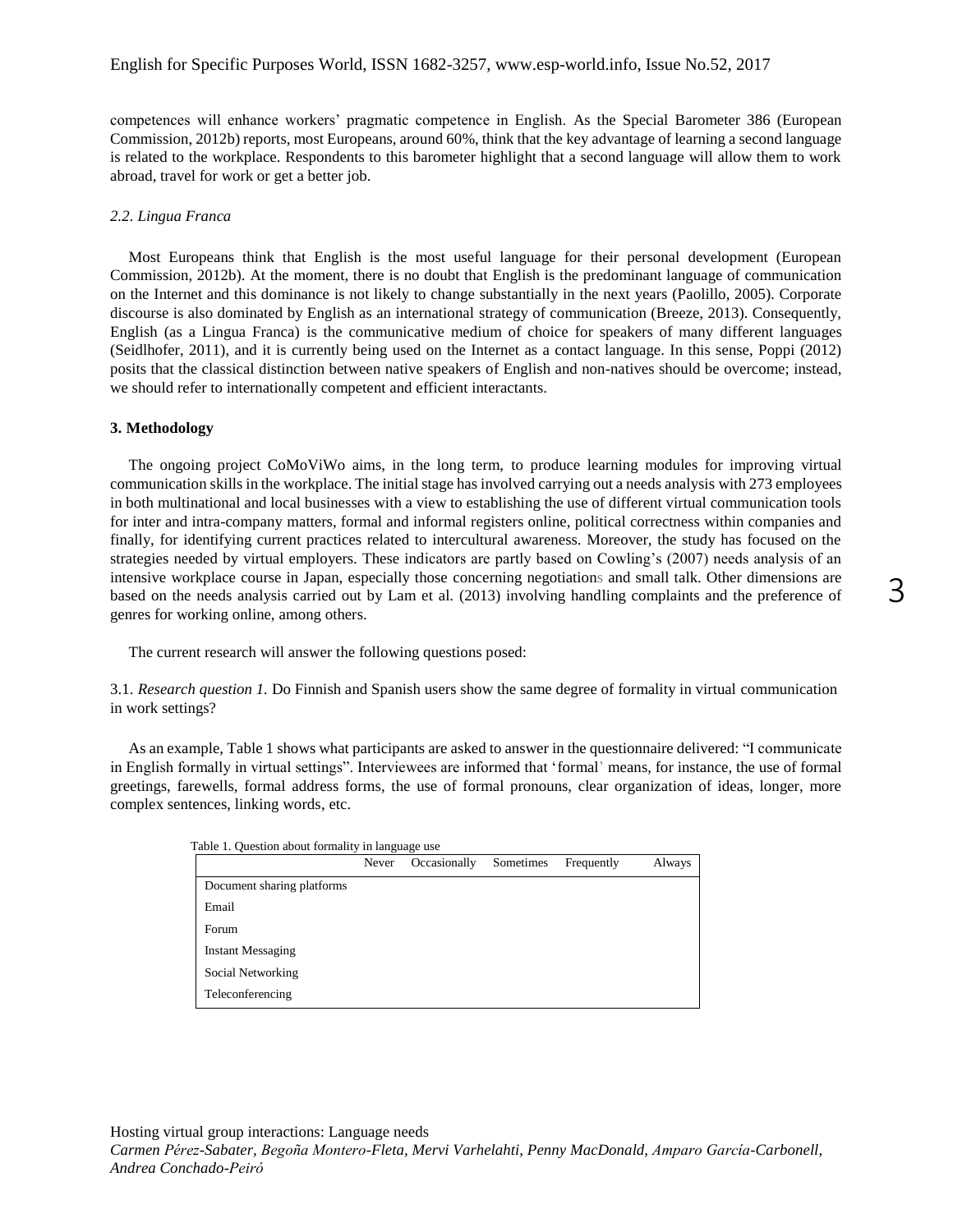*3.2. Research question 2.* Do Finnish and Spanish users feel they need to develop the same strategies to communicate successfully in virtual work?

Interviewees are asked about their needs in order to work on the following strategies: developing conversations (small talk, greetings, starting and closing conversations), giving virtual presentations, handling complaints, handling negotiations (agreeing and disagreeing, persuasion techniques, being assertive), managing and/or hosting virtual group interactions or handling requests and refusals.

In general, the descriptive analysis of the responses may yield information that could facilitate the profiling of the language needs of employees whose work environments involve the use of virtual communication as an everyday occurrence. SPSS (2012) software has been used to process the results of the questionnaire delivered in several countries. Comparison of means has been used to analyze differences between Finland and Spain as regards formal and informal uses of the language. We have also performed contingency tables to examine differences in strategies needed by workers across countries.

## **4. Results and Discussion**

Regarding our first research question concerning the degree of formality used in virtual work communication settings by Finnish and Spanish employees, this needs analysis shows that participants in these working environments have a preference for the use of formal registers in both countries in most online tools. However, Finnish workers prefer to communicate more formally on social networking and email than Spanish workers as shown in Figure1.(a).

As for informality, the study reveals that there are greater differences in register in document sharing platforms and instant messaging. Spanish speakers use these technologies much more informally than in Finland, as illustrated in Figure1.(b).



Figure 1.(a). Formal use of English in online tools by Finnish and Spanish workers



In general, Spanish culture is more prescriptivist than other languages such as English (Montero et al., 2009) but it seems that in this context, Spanish workers prefer a more informal style than Finnish employees. This preference for informal styles in Spanish online contexts is in stark contrast with previous studies carried out by the authors. These studies concluded, with respect to Spanish-English rhetorical contrasts in the written language, that there is "a more

Hosting virtual group interactions: Language needs *Carmen Pérez-Sabater, Begoña Montero-Fleta, Mervi Varhelahti, Penny MacDonald, Amparo García-Carbonell, Andrea Conchado-Peiró*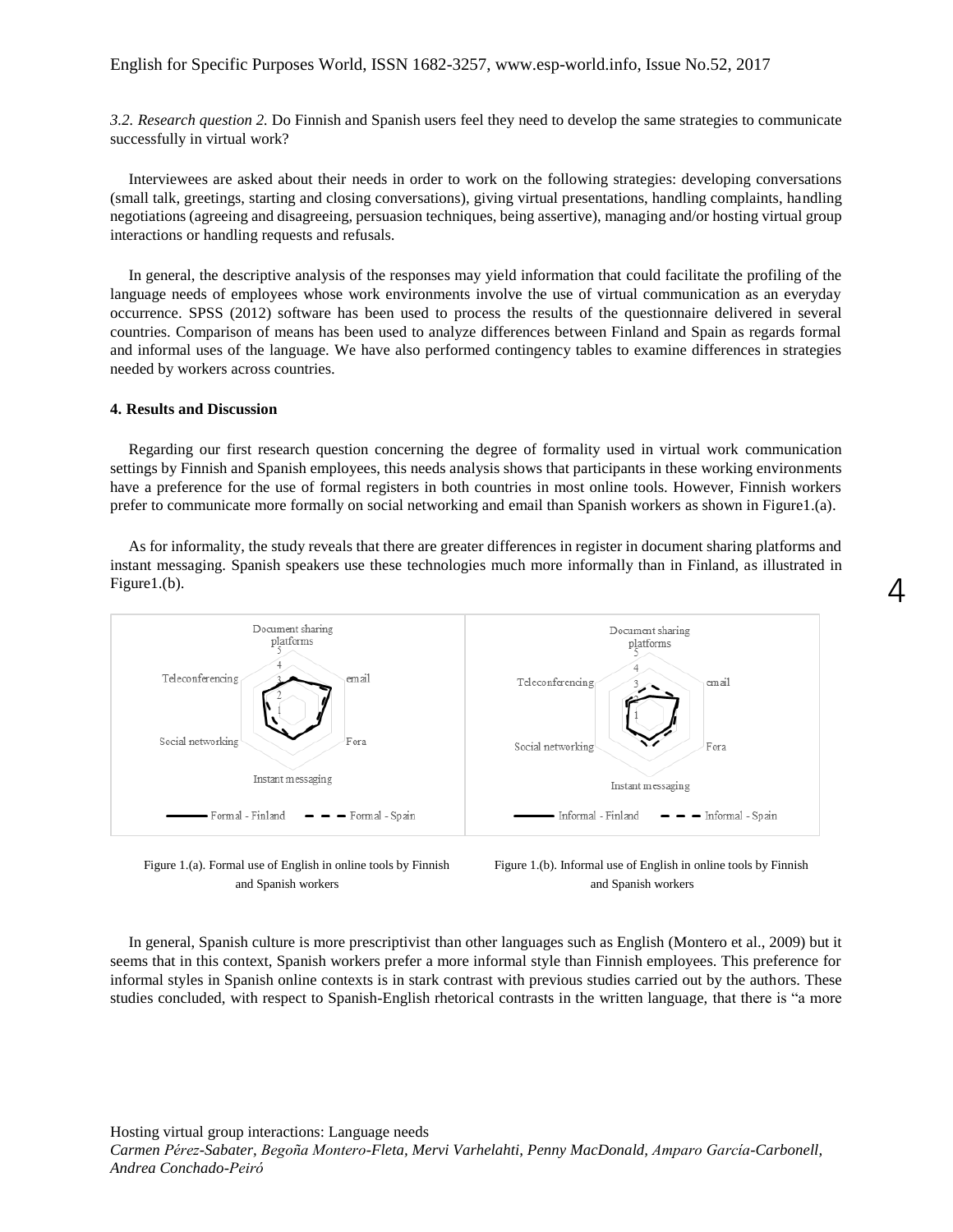elaborate style preference for Spanish writers" which reinforces the idea that there are "well-patrolled boundaries" in discourse practices in Spanish (Machin and van Leeuwen, 2007: 142).

Regarding the second research question on the strategies that Finnish and Spanish users need to develop when communicating virtually, the results obtained in this needs analysis indicate clear differences. In general, Spanish speakers display a greater need for developing different communication strategies than the Finnish interviewees. This is especially the case of greetings, virtual presentations and negotiations.

Figure 2 displays the strategies needed to be developed according to Finnish and Spanish employees:



Figure 2. Strategies needed by Finnish and Spanish workers

The study shows that, while most participants agree on the necessity to develop their negotiation skills, there is an outstanding difference between both countries concerning the topics of developing conversations and giving virtual presentations. This dissimilarity may respond to the general level of command of the English language in both countries.

On the one hand, Finns are generally seen as having good language skills (Pöyhönen, 2009) and many surveys confirm that English has gradually become the most widely studied language and most common language used in Finland (Confederation of Finnish Industries, 2014; Suomen virallinen tilasto, 2006; Kangasvieri et al., 2011). The presence of English in this country is widespread and attitudes towards it are positive. In a National Survey of English use in Finland the following results were obtained: "The majority of all the respondents agreed with the following statements: (a) English is displacing other languages in the world, (b) English skills should become more common in the world, (c) English skills add to mutual understanding on a global level, (d) to be up-to-date, people must be able to function in English" (Leppänen et al., 2011: 85). Finnish people study English at all levels of education and 40.5% of workers use English also at work. Languages are studied both in formal and informal education (Leppänen et al., 2011).

According to the Eurobarometer (European Commission, 2006) Finns are more willing to learn languages than, for example, people in Spain (European Commission, 2006). The national report on English use in Finland shows that Finns declare that they are better at understanding spoken English and reading and worse with regard to speaking and writing skills (Leppänen et al., 2011).

Younger and also more educated Finns self-evaluated their language and communication skills at a higher rate: "In all the skills, substantially more than 50% and up to almost 70% of the respondents rated themselves as having mastered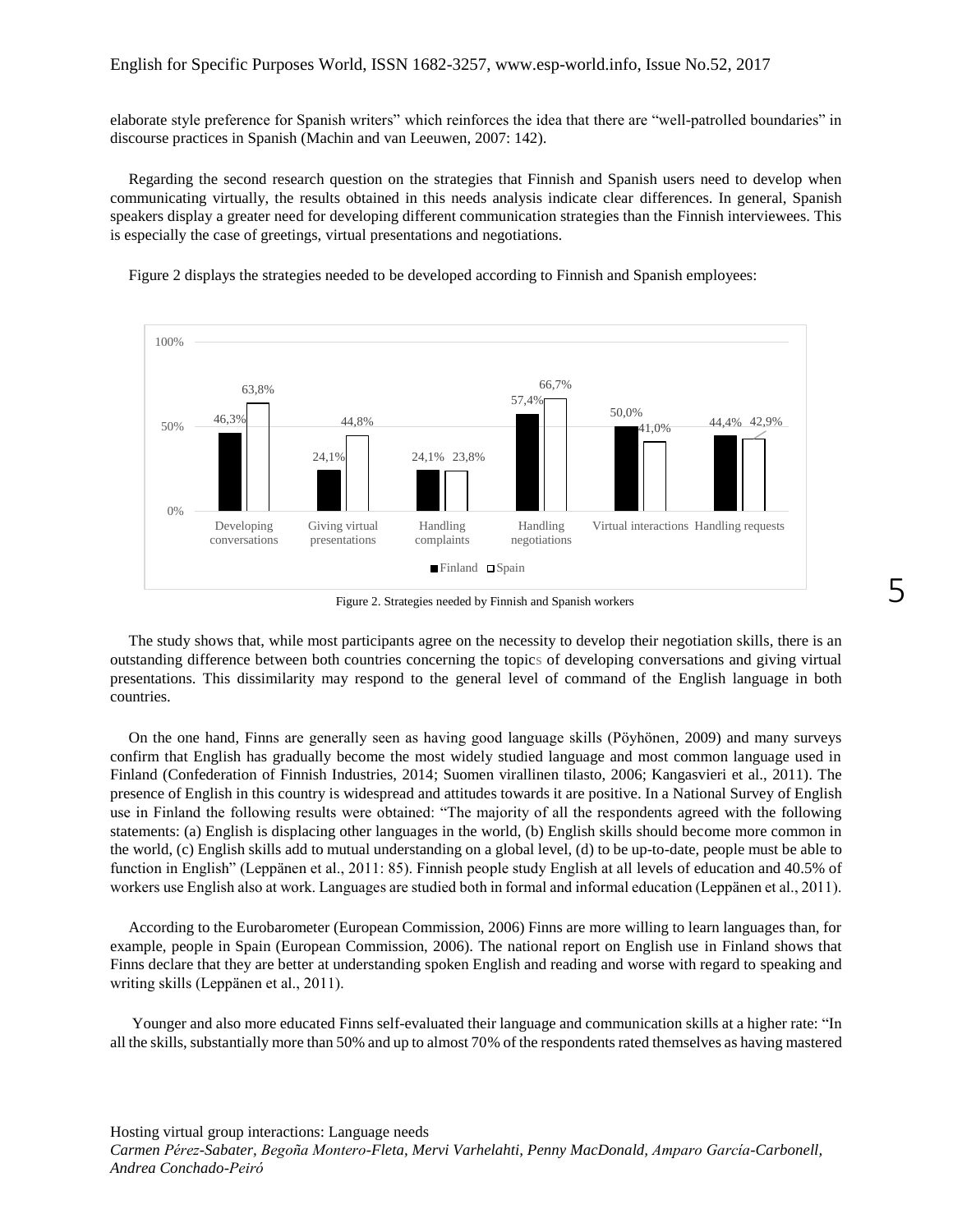English at least moderately" (Leppänen et al., 2011:103.) (The scale used for self-evaluation was: fluently, fairly fluently, moderately, with difficulty, only a few words, not at all).

Furthermore, Finland is seen as an individualist culture and in these cultures people try to avoid losing face (Ting-Toomey and Oetzel, 2002); most important is to save one's own face, not another persons' face. And that's why people may be quite direct in communication and they also avoid conflict (to ensure face-saving). This may be the reason why many Finns are afraid of making mistakes when using a foreign language and prefer to fall silent (Lehtonen, 1994) or rely on neutral communication (Wilkins, 2006). In working life, Finns are task-oriented and they think that small talk is a waste of time and reduces effectiveness at work. Finns prefer direct communication (Isotalus, 1995) and they are quite good in communication that has an informative character (Salo-Lee, 1993) and only factual and essential information will be shared (Carbaugh, 2005). This is the main reason why developing conversations is not seen as an interesting strategy to be developed in Finland.

On the other hand, as for Spain, the results obtained confirm the need for Spanish workers to improve English proficiency. As Figure 2 shows, Spanish interviewees express their need to develop virtual presentations, handling negotiations and developing conversations. Historically, Spain has been one of the countries with a lower level of English proficiency despite the efforts of governments and families to change this (Pantaleoni, 2008). The European Commission (2012a) in a survey on the levels of language achievement of students of 15 European countries, revealed that Spain obtained almost the lowest rate, as only 13% of the students accredited a B2 level in English; only France was behind (5%). Although The European Commission did not include Finland in its survey, Spanish figures contrast with other Northern European countries, e.g., in Sweden, 57% of students have a B2 level, whilst in Estonia this percentage stands at 41%. When analyzing the performance of students in each skill, the worst results were those of oral comprehension. Thus, further concern is needed to implement actions which favour the acquisition of this skill.

Generally speaking, the results of our survey demonstrate that Spanish people need to improve their English proficiency. In this concern, while 70% of Finns are able to hold a conversation in English, only 11% of Spanish people affirm that they are able to speak the language fluently, 65% are unable to read, speak or write in English (Pantaleoni, 2008). Only 12% of Spanish people, for example, are able to follow the news on TV or radio in English, the lowest rate in Europe together with Hungary, according to the Special Eurobarometer 386 (European Commission, 2012b). Interestingly, this Barometer indicates that only 17% of the Spanish population interviewed says that they understand English well enough to use it for communicating online, in contrast to 51% of the Finnish respondents who are able to communicate successfully online. This lack of linguistic skills in English is due to cultural, political, educational and linguistic reasons (Lendoiro, 2014). In Spain, people make fun of how (badly) politicians and public people speak English (Lendoiro, 2014).

In relation to this, it is worth mentioning that in the business world, people are often unable to manage a workplace conversation in English (Lendoiro, 2014). To illustrate this point, according to a recent study published by the Spanish Ministry of Education, workers have problems in these interactions because of a lack of foreign language proficiency (Ministerio de Educación, Cultura y Deporte, 2012). In this regard, in 2006 The European Commission published the "Effects on the European economy of shortages of foreign language skills in enterprises" where Spain is revealed to be one of the European countries that misses out on having more export opportunities owing to the country's deficiency in foreign language skills. Williams (2011) estimates that Spanish employees who are fluent in English obtain a salary rise ranging from 6% to 9%.

Today's need to face the challenge of preparing teams to deal with the difficulties of carrying out peaceful crosscultural negotiations where a great deal of sensitivity, understanding, and reciprocity is involved is stressed by Okoro (2012). In the context of our study, Spanish and Finnish employees preparing for multinational virtual assignments should acquire the essential skills for strategic negotiations and virtual presentations in order to achieve the expected objectives.

### 5. **Implications for further research**

Hosting virtual group interactions: Language needs *Carmen Pérez-Sabater, Begoña Montero-Fleta, Mervi Varhelahti, Penny MacDonald, Amparo García-Carbonell, Andrea Conchado-Peiró*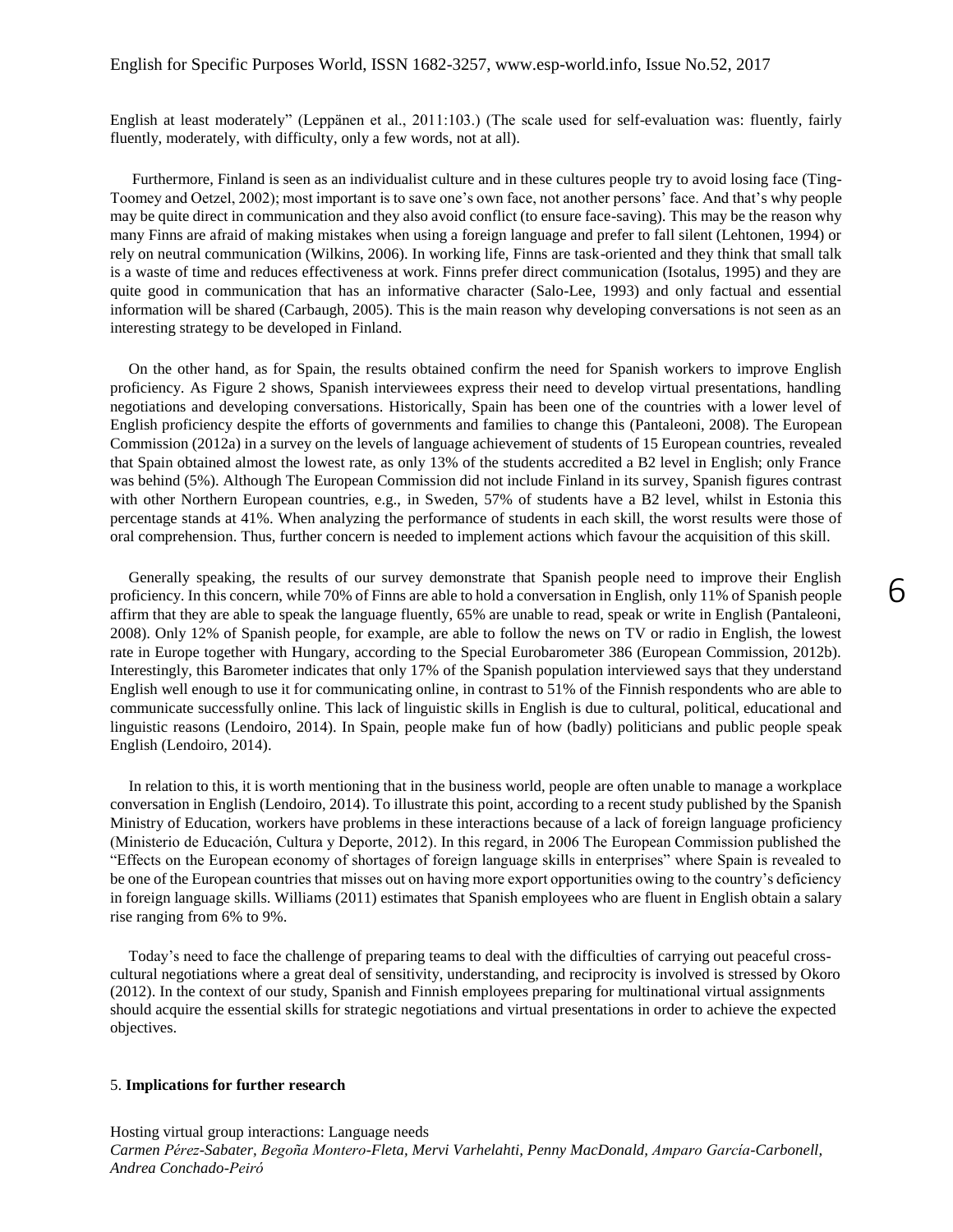Globally, the aspects that the employees themselves thought most needed improvement for virtual communication in the workplace centred on negotiating skills, conversation, giving presentations, handling requests and refusals which, to a greater or lesser extent, are related to the development of pragmalinguistic competence. Perhaps one day, as McKeown and Zhang (2015) claim, Computer-mediated Communication (CMC) usage at the workplace will crystallise on a global scale so as to provide generalisations. Until that moment occurs, we must accept and celebrate current diversity and investigate these diverse work communities as entities of interest in their own right.

On the whole, we would like to say that online technologies now play such an integral role in the international workplace that language trainers need to ensure that online activities and resources are fully integrated into language courses, rather than simply representing an occasional *ad hoc* activity.

The contrastive needs analysis of Finnish and Spanish native speakers at the workplace here addressed has been a key starting point within CoMoViWo framework in order to develop the language modules which should ensure the enhancement of the strategies highlighted for improvement by each of the two study groups. Consequently, areas such as formality and informality in the workplace, different modes for workplace communication, online meetings, small talk or developing conversations as well as giving virtual presentations, handling negotiations and multicultural understanding need to be dealt with in the learning modules.

#### **Acknowledgements**

This research has been supported by the Erasmus+ Project CoMoViWo, Communication in Mobile and Virtual Work, KA 2014-1-F101-KA203-00851 (The European Commission support for the production of this publication does not constitute an endorsement of the contents which reflects the views only of the authors, and the Commission cannot be held responsible for any use which may be made of the information contained therein).

7

#### **References**

- Cowling, J. D. (2007). Needs analysis: Planning a syllabus for a series of intensive workplace courses at a leading Japanese company. *English for Specific Purposes*, *26,4,* 426-442.
- Carbaugh, D., Berry, M. & Nurmikari-Berry, M. (2006). Coding Personhood Through Cultural Terms and Practices Silence and Quietude as a Finnish "Natural Way of Being". *Journal of Language and Social Psychology, 25, 3,* 203-220.
- Confederation of Finnish Industries (2014). EK Labour Force and Training Survey: Language skills are a competitive asset in working life. Retrieved from http://ek.fi/wp-content/uploads/EK\_henkotiedustelu\_esite\_nettiin.pdf
- Crosling, G., & Ward, I. (2002). Oral communication: The workplace needs and uses of business graduate employees. *English for Specific Purposes, 21*,*1*, 45-57.
- Darics, E. (2015). Introduction: Business Communication in the Digital Age—Fresh Perspectives. E. Darics (ed.). *Digital Business Discourse* (pp. 1-16. London: Palgrave Macmillan.
- Fitzpatrick, A., & O'Dowd, R. (2012). English at Work: An Analysis of Case Reports about English Language Training for the 21st century workforce. Retrieved from: http://www.tirfonline.org/wp-content/uploads/2012/04/TIRF\_EnglishAtWork\_OnePageSpread\_2012.pdf

European Commission. (2006). Eurobarometer 66. Public opinion in the European Union. Retrieved from: http://ec.europa.eu/public\_opinion/archives/eb/eb66/eb66\_highlights\_en.pdf

- European Commission. (2012a). First European survey on language competences: Final report. Brussels, Belgium. Retrieved from [http://ec.europa.eu/languages/eslc/docs/en/final-report-escl\\_en.pdf](http://ec.europa.eu/languages/eslc/docs/en/final-report-escl_en.pdf)
- European Comission. (2012b). Special Eurobarometer 386. Europeans and their languages, Report. Fieldwork. Retrieved from: ec.europa.eu/public\_opinion/.../ebs\_386\_en.pdf
- Isotalus, P. (1995). Suomalaisessa puhekulttuurissa monikulttuurinen televisio. In Salo-Lee, L. (eds.) *Kieli & kulttuuri oppimisessa ja opettamisessa*, 69-80. Jyväskylä : Jyväskylän yliopisto

Kangasvieri, T., Miettinen, E., Kukkohovi, P., & Härmälä, M. (2011). *Kielten tarjonta ja kielivalintojen perusteet perusopetuksessa*. Opetushallitus.

- Lam, P. W., Cheng, W., & Kong, K. C. (2014). Learning English through workplace communication: An evaluation of existing resources in Hong Kong. *English for Specific Purposes, 34*, 68-78.
- Lehtonen, J. (1994). Vaikeneva kulttuuri ja vieraan kielen pelko. In Isotalus, P. (ed.) *Puheesta ja vuorovaikutuksesta*. Jyväskylä: Jyväskylän yliopisto, viestintätieteiden julkaisuja, 85-101.
- Lendoiro, G. (2014). ¿Por qué hablamos los españoles tan mal el inglés?. *ABC Educación*, 10 de abril.

Hosting virtual group interactions: Language needs

*Carmen Pérez-Sabater, Begoña Montero-Fleta, Mervi Varhelahti, Penny MacDonald, Amparo García-Carbonell, Andrea Conchado-Peiró*